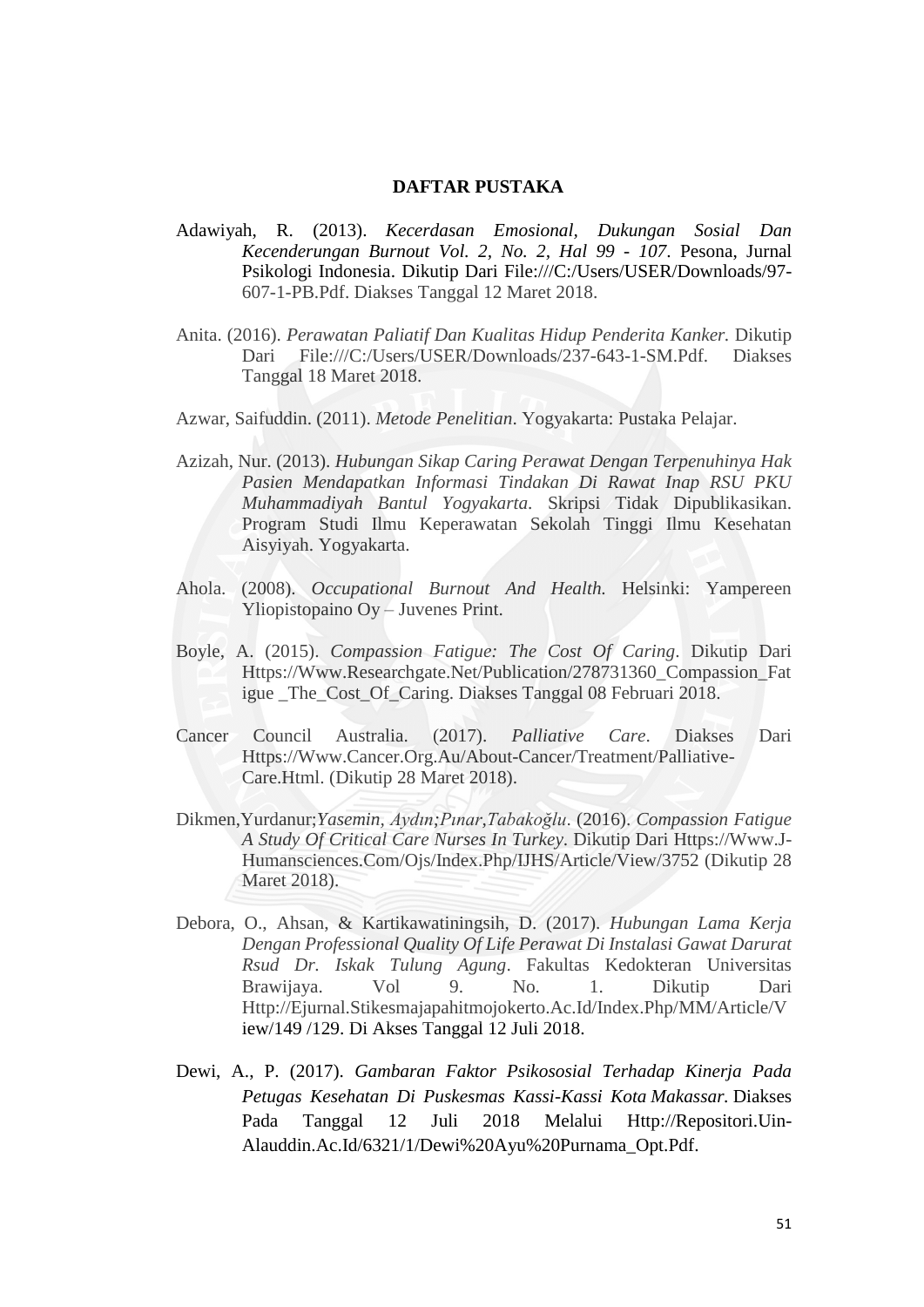- Dita, P., Abdul, R., T. (2014). *Faktor Yang Berhubungan Dengan Kelelahan Kerja Subyektif Pada Perawat Di Rsud Dr. Mohamad Soewandhie Surabaya* Dikutip Dari [Http://Journal.Unair.Ac.Id/Download](http://journal.unair.ac.id/Download%20Fullpaperskklkd52e1963602full.Pdf.)  [Fullpaperskklkd52e1963602full.Pdf.](http://journal.unair.ac.id/Download%20Fullpaperskklkd52e1963602full.Pdf.) Diakses Pada Tanggal 12 Juli 2018.
- Eka, N. G. (2016). *Kuesioner Profesional Quality Of Life Scale, Alih Bahasa Indonesia*. Jakarta. Proqol.Org. Diakses Melalui [Http://Www.Proqol.Org/](http://www.proqol.org/)
- Farina (2017). *Gambaran Compassion Fatigue, Burnout Dan Compassion Satisfaction Pada Perawat (Studi Kasus Pada Perawat Rumah Sakit 'X' Di Pondok Cabe Tangerang*). Diakses Dari [Https://Lib.Atmajaya.Ac.Id/Default.Aspx?Tabid=61&Src=K&Id=13649](https://lib.atmajaya.ac.id/default.aspx?tabID=61&src=k&id=136497) [7](https://lib.atmajaya.ac.id/default.aspx?tabID=61&src=k&id=136497) (Dikutip 5 Maret 2018).
- Flanagan,Dkk. (2014). *Compassion Fatigue In Nursing Staff Caring For Palliative Patients In Tertiary Care Setting In Ireland.* Diakses Dari [Http://Www.Lenus.Ie/Hse/Handle/10147/324372\](http://www.lenus.ie/hse/handle/10147/324372/) (Dikutip 5 Maret 2018).
- Galiana, L., Arena, F., Oliver, A., Sanso, N., Benito, E. (2017). *Compassion Satisfaction, Compassion Fatigue And Burnout In Spain And Brazil: Proqol Validation And Cross-Cultural Diagnosis.* Diakses Pada Tanggal 12 Juli 2018 Melalui [Https://Www.Ncbi.Nlm.Nih.Gov/Pubmed/28062348.](https://www.ncbi.nlm.nih.gov/pubmed/28062348)
- Hunsaker, S., Chen, H., Maughan, D., & Heaston, S. (2015). *Factors That Influence The Development Of Compassion Fatigue, Burnout, And Compassion Satisfaction In Emergency Departement Nurses*. Journal Of Nursing Scholarship. Diakses Pada Tangga 15 Mei 2016 Melalui [Http://Www.Ncbi.Nlm.Nih.Gov/Pubmed/25644276](http://www.ncbi.nlm.nih.gov/pubmed/25644276)
- Kemenkes. (2013). *Pedoman Teknis Pelayanan Paliatif Kanker.* Dikutip Dari [Http://Www.Pptm.Depkes.Go.Id/Cms/Frontend/Ebook/PEDOMAN\\_PA](http://www.pptm.depkes.go.id/cms/frontend/ebook/PEDOMAN_PALIATIF_acacia_15_Mei_2013.pdf) [LIATI](http://www.pptm.depkes.go.id/cms/frontend/ebook/PEDOMAN_PALIATIF_acacia_15_Mei_2013.pdf) [F\\_Acacia\\_15\\_Mei\\_2013.Pdf. D](http://www.pptm.depkes.go.id/cms/frontend/ebook/PEDOMAN_PALIATIF_acacia_15_Mei_2013.pdf)iakses Tanggal 10 April 2018.
- Kementrian Kesehatan Republik Indonesia. (2017). *Pusat Data Dan Informasi Kementrian Kesehatan Republik Indonesia.* Jakarta. Kementrian Republik Indonesia.
- Kelly, L., Runge, J., & Spencer, C. (2015). *Predictors Of Compassion Fatigue And Compassion Satisfaction In Acute Care Nurses*. Journal Of Nursing Scholarship. Dikutip Dikutip Dari [Https://Sigmapubs.Onlinelibrary.Wiley.Com/Doi/Epdf/10.1111/Jnu.1216](https://sigmapubs.onlinelibrary.wiley.com/doi/epdf/10.1111/jnu.12162) [2.](https://sigmapubs.onlinelibrary.wiley.com/doi/epdf/10.1111/jnu.12162) Diakses Tanggal 24 Juli 2018.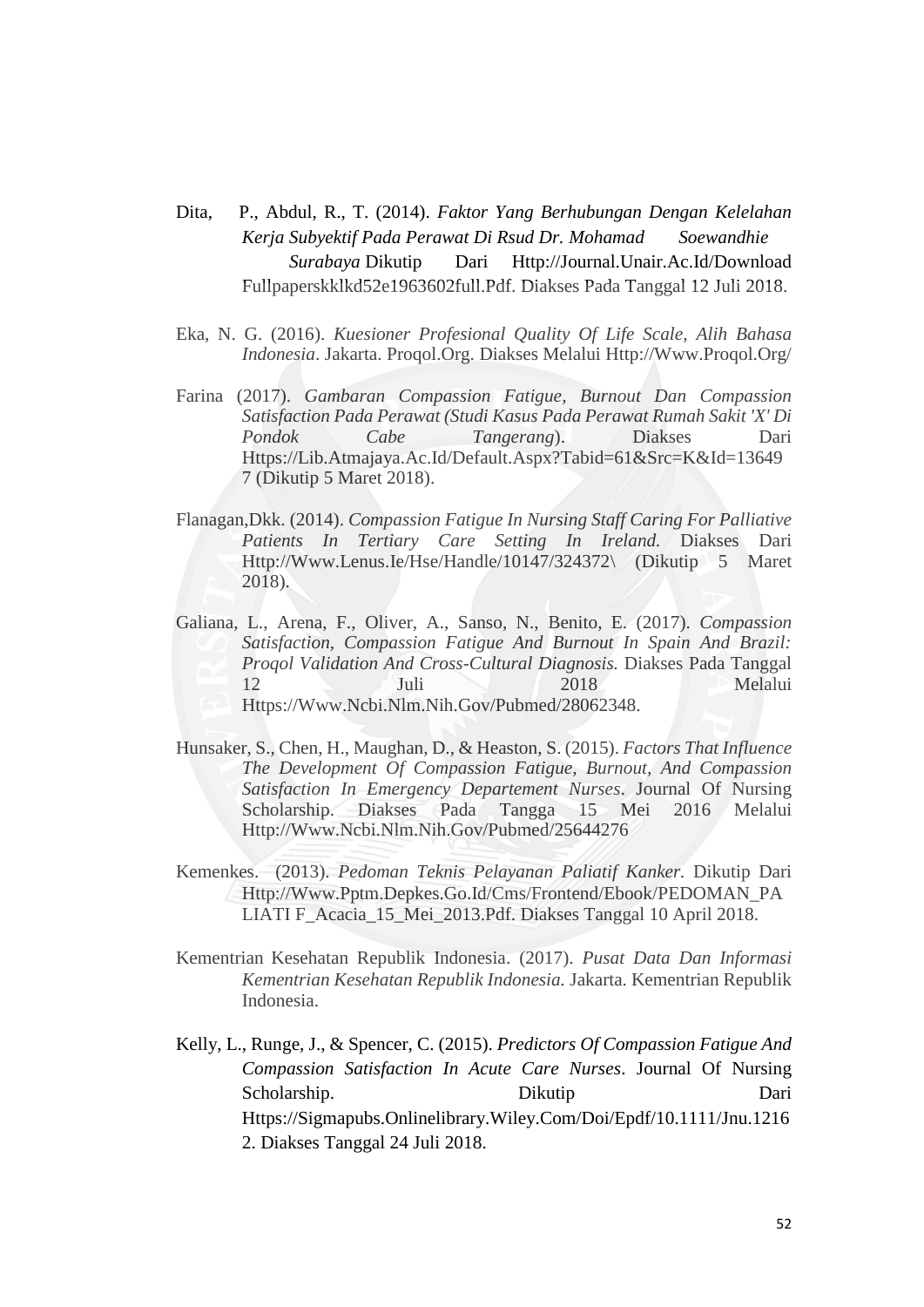- Latifah, J., Nilmanat, Kittikorn, Matchim,Yaowarat. (2014). *Compassion Fatigue In Nurses Caring For Dying Patients In Thailand*. Diakses Dari [Https://Www.Researchgate.Net/Publication/304523708\\_Compassion\\_Fat](https://www.researchgate.net/publication/304523708_Compassion_Fatigue_in_Nurses_Caring_for_Dying_Patients_in_Thailand) [igu](https://www.researchgate.net/publication/304523708_Compassion_Fatigue_in_Nurses_Caring_for_Dying_Patients_in_Thailand) [E\\_In\\_Nurses\\_Caring\\_For\\_Dying\\_Patients\\_In\\_Thailand. \(](https://www.researchgate.net/publication/304523708_Compassion_Fatigue_in_Nurses_Caring_for_Dying_Patients_in_Thailand)Dikutip 28 Maret 2018).
- Lusiana, N., Andriyani, R., Megasari, M. (2015). *Buku Ajar Metodologi Penelitian Kebidanan*. Yogyakarta: Deepublish
- Lapau. (2012). *Metode Penelitian Kesehatan Metode Ilmiah Penulisan Skripsi, Tesis, Dan Disertai Pedoman Bagi Mahasiswa S-1, S-2 Dan S-3*. Jakarta: Yayasan Pustaka Obor Indonesia
- Lambardo, B. (2011). *Compassion Fatigue: A Nurse's Primer Vol 16 No 1*. Dikutip Dari [Http://Www.Nursingworld.Org/Mainmenucategories/Anamarketplace/A](http://www.nursingworld.org/MainMenuCategories/ANAMarketplace/ANAPeriodicals/OJIN/TableofContents/Vol-16-2011/No1-Jan-2011/Compassion-Fatigue-A-Nurses-Primer.html.AccessedMarch14) [NAperiodicals/OJIN/Tableofcontents/Vol-16-2011/No1-Jan-](http://www.nursingworld.org/MainMenuCategories/ANAMarketplace/ANAPeriodicals/OJIN/TableofContents/Vol-16-2011/No1-Jan-2011/Compassion-Fatigue-A-Nurses-Primer.html.AccessedMarch14)[2011/Compassion-Fatigue-A-Nurses-Primer.Html.Accessedmarch14.](http://www.nursingworld.org/MainMenuCategories/ANAMarketplace/ANAPeriodicals/OJIN/TableofContents/Vol-16-2011/No1-Jan-2011/Compassion-Fatigue-A-Nurses-Primer.html.AccessedMarch14) Diakses Tanggal 15 Maret 2018.
- Machfoedz, Mahmud. (2009). *Komunikasi Keperawatan (Komunikasi Terapeutik)*. Yogyakarta : Ganbika
- Maharani, P., & Triyoga, A. (2012). *Kejenuhan Kerja (Burnout) Dengan Kinerja Perawat Dalam Pemberian Asuhan Keperawatan*. Stikes Rs Baptis Kediri. Jurnal Stikes Volume 5, No. 2. Dikutip Dari [File:///C:/Users/USER/Downloads/18613-21983-1-PB.Pdf. D](file:///C:/Users/USER/AppData/Roaming/Microsoft/AppData/Roaming/Microsoft/Word/18613-21983-1-PB.pdf)iakses Tanggal 12 Juni 2018.
- Matindas, V. I. (2017). *Kualitas Hidup Profesional Mahasiswa Keperawatan Entry To Practice 2014 Fakultas Keperawatan Universitas Pelita Harapan.*  Universitas Pelita Harapan
- Mariyanti, S., & Citrawati, A. (2011). *Burnout Pada Perawat Yang Bertugas Di Ruang Rawat Inap Dan Rawat Jalan Rsab Harapan Kita.* Jakarta: Fakultas Psikologi Universitas Esa Unggul. Dikutip Dari [Http://Download.Portalgaruda.Org/Article.Php?Article=94857&Val=456](http://download.portalgaruda.org/article.php?article=94857&val=4564.%20Diakses%20tanggal%2012%20Juli%202018.) [4.](http://download.portalgaruda.org/article.php?article=94857&val=4564.%20Diakses%20tanggal%2012%20Juli%202018.) [Diakses Tanggal 12 Juli 2018.](http://download.portalgaruda.org/article.php?article=94857&val=4564.%20Diakses%20tanggal%2012%20Juli%202018.)
- Maughan,. Hunsaker., Maughan., Chen,. & Kelly Heatson (2014). *Factors That Influence The Development Of Compassion Fatigue, Burnout, Compassion Satisfaction In Emergency Departemen Nurses.* Diakses Dari [Http://Scholarsarchive.Byu.Edu/Facpub/1549/. \(](http://scholarsarchive.byu.edu/facpub/1549/)Diakses 10 April 2018)
- Muhammad, N., Tri, H., Madya, S. (2015). *Hubungan Antara Self Efficacy Dan Stres Kerja Dengan Burnout Pada Perawat Dalam Melakukan Asuhan Keperawatan Pada Rumah Sakit Pemerintah Di Kabupaten Semarang*.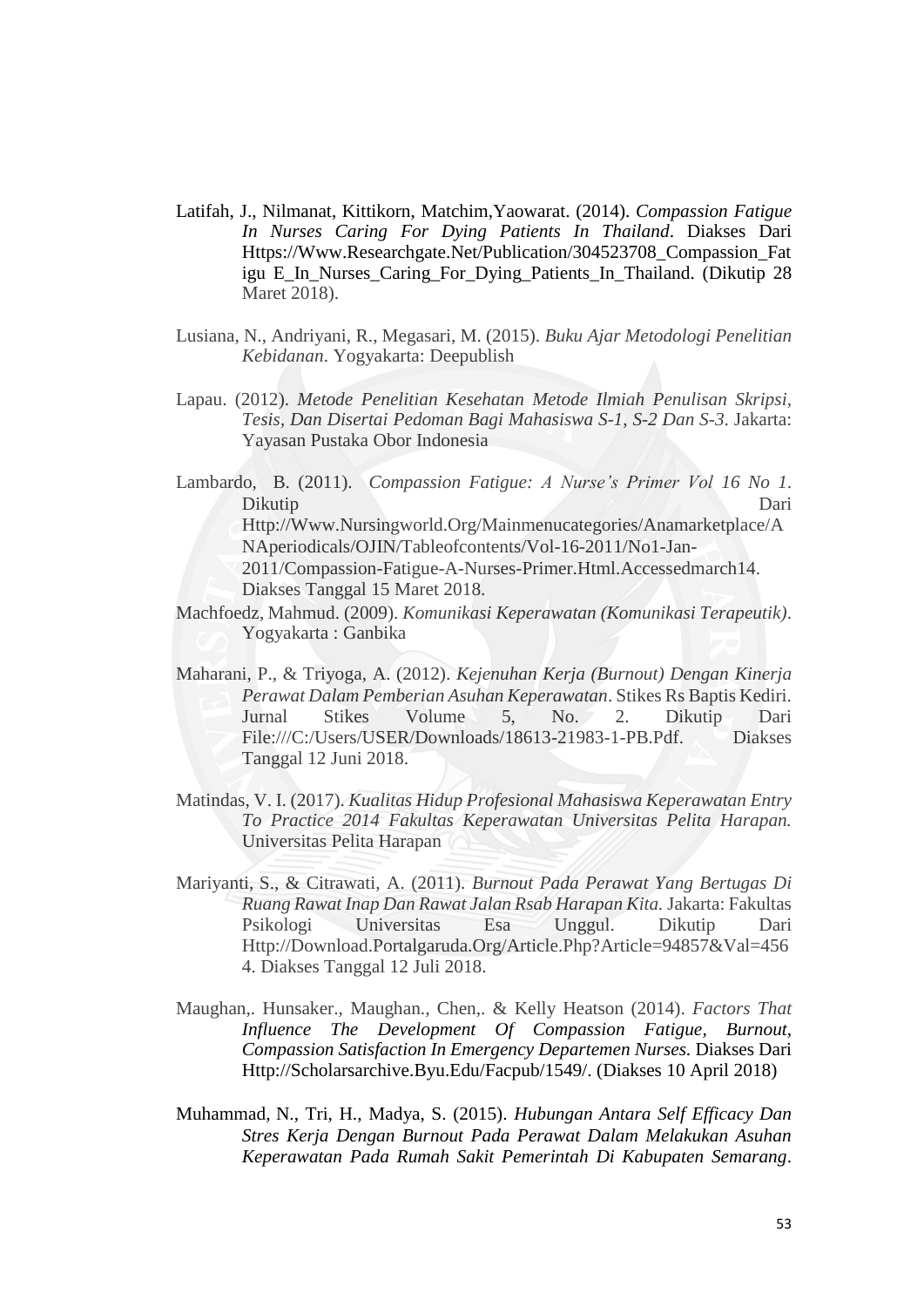Diakses Pada Tanggal 12 Juli 2018 Melalui [Https://Ppnijateng.Org/Wp-](https://ppnijateng.org/wp-content/uploads/2016/10/Manajemen-Keperawatan-_-Vol-3-No-1.34-39.pdf)[Content/Uploads/2016/10/Manajemen-Keperawatan-\\_-Vol-3-No-1.34-](https://ppnijateng.org/wp-content/uploads/2016/10/Manajemen-Keperawatan-_-Vol-3-No-1.34-39.pdf) [39.Pdf.](https://ppnijateng.org/wp-content/uploads/2016/10/Manajemen-Keperawatan-_-Vol-3-No-1.34-39.pdf)

- Nolte, Anna GW, Dkk. (2017). *Compassion Fatigue In Nurses: A Metasynthesis*. Diakses Dari [Https://Onlinelibrary.Wiley.Com/Doi/Pdf/10.1111/Jocn.13766](https://onlinelibrary.wiley.com/doi/pdf/10.1111/jocn.13766) (Dikutip 5 Maret 2018).
- National Child Traumatic Stress Network, Secondary Traumatic Stress Commite, (2011). *Secondary Traumatic Stress: A Fact Sheet For Child-Serving Professionals*. Los Angeles, Ca, And Durham, NC: National Center For Child Traumatic Stress. Diakses Dari [Www.NCTSN.Org](http://www.nctsn.org/)
- Notoatmodjo, S. (2010). *Metodologi Penelitian Kesehatan*. Jakarta: Rineka Cipta Keperawatan. Edisi 2. Jakarta: Salemba Medika
- Notoatmodjo,S. (2012). *Metodologi Penelitian Kesehatan*. Jakarta: Rineka Cipta.
- Nursalam, (2008). *Konsep Dan Penerapan Metodologi Penelitian Ilmu Keperawatan*: Jakarta: Salemba Medika.
- Potter & Perry. (2010). *Fundamental Of Nursing: Concept, Process, & Practice. (Asih, Y. Et All. Penerjemah).* Jakarta : EGC
- Polit, D. F., & Beck, C. T. (2010). *Essentials Of Nursing Research: Appraising Evidence For Nursing Practice (Seventh Edition Ed). Philadelphia: Wolters Kluwer Health, Lippincott Williams & Wilkins*
- Ramdan, I., & Fadly, O. (2016). *Analisis Faktor Yang Berhubungan Dengan Burnout Pada Perawat Kesehatan Jiwa*. Fakultas Kesehatan Masyarakat, Universitas Mulawarman. Dikutip dari [Http://Jkp.Fkep.Unpad.Ac.Id/Index.Php/Jkp/Article/View/240/128.](http://jkp.fkep.unpad.ac.id/Index.Php/Jkp/Article/View/240/128) Diakses tanaggal 12 Juli 2018.
- Riska, H., Prastya, A., Prafitasari, I., & Suherman. (2017). *Professional Quality Of Life Nursing Does Not Improve Directly To Quality Of Nursing Services In Emergency Departement Sidoarjo Regional Hospital*. Indonesia: Faculty Of Nursing Universitas Jember. Dikutip Dari [File:///C:/Users/USER/Downloads/7202-457-14872-1-10-20180315.Pdf.](file:///C:/Users/USER/AppData/Roaming/Microsoft/AppData/Roaming/Microsoft/Word/7202-457-14872-1-10-20180315.pdf)  Diakses Tangga 23 Juli 2018.
- Shen, J., Yu. H., Candidate., Zhang. Y., and Jiang, J. (2015). *Professional quality of life: A cross-sectional survey among Chinese clinical nurses.* China: School of Nursing.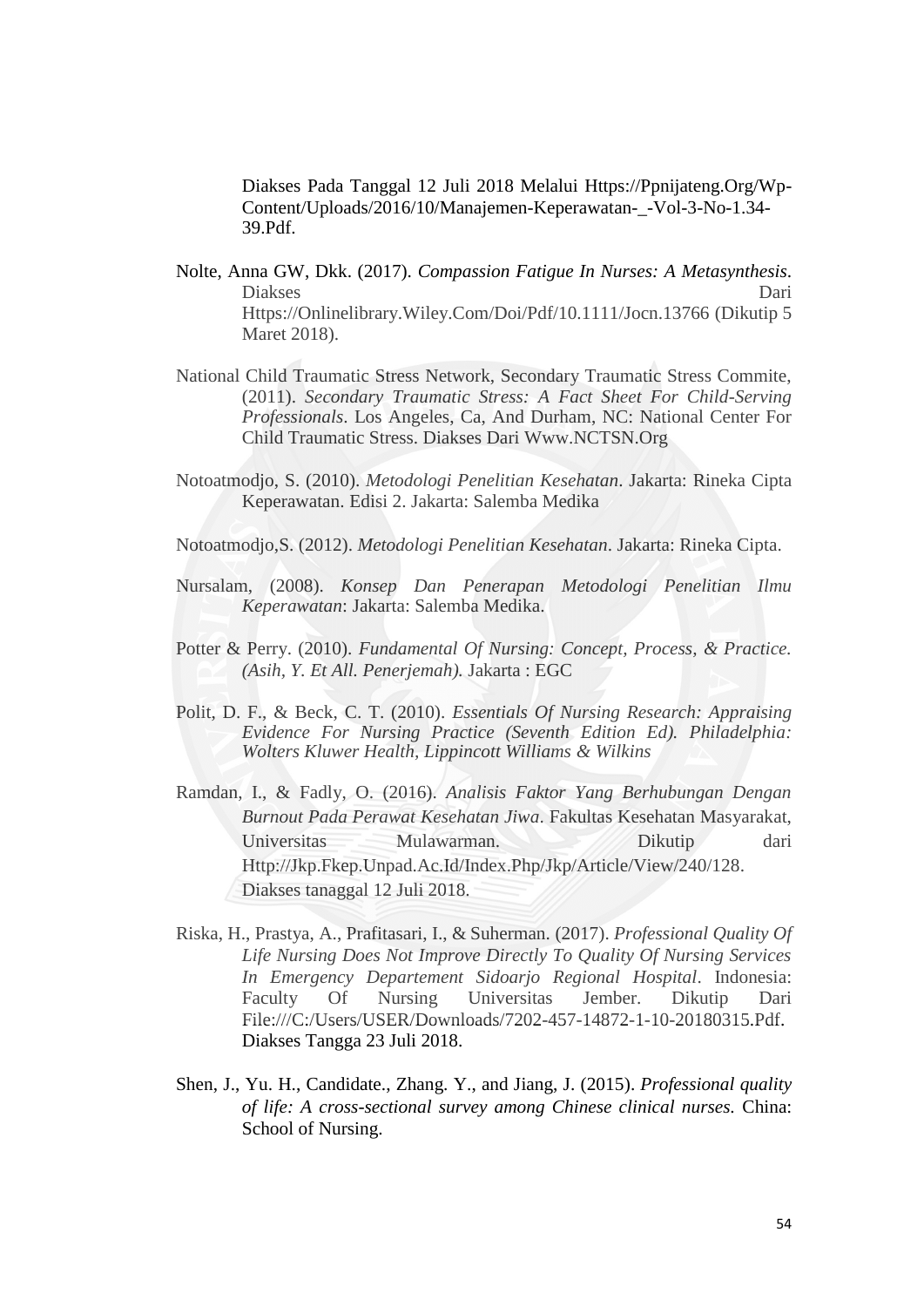- Saeed, A., P. (2013). *The Prevalence Of Secondary Traumatic Stress Among Nurses In Iran, Malayer: The Predicting Role Of Mindfulness And Social Support.* Diakses pada tanggal 12 Juli 2018 melalui [http://ijcbnm.sums.ac.ir/index.php/ijcbnm/article/view/8/4.](http://ijcbnm.sums.ac.ir/index.php/ijcbnm/article/view/8/4)
- Stamm, B. H. (2009). *The Proqol Manuel. The Professional Quality Of Life Scale Compassion Satisfaction, Burnout, & Compassion Fatigue/Secondary Trauma Scale.* Diakses Pada Tanggal 25 Maret 2018 Melalui [Http://Www.Proqol.Org/Uploads/Proqol\\_Concise\\_2nded\\_12-2010.Pdf](http://www.proqol.org/uploads/ProQoL_Concise_2ndEd_12-2010.pdf)
- Stamm, B, H. (2008). *The ProQOL Using the Profesional Quality of Life Scale 2008 Beta Edition Special edition for the Provider Reciliency Training Residency Course Soldier and Family Support Branch.* U. S Army Medical Departement Center and School. Dikutip dari http://www.isu.edu/ bhstamm. Diakses tanggal 31 Juli 2018.
- Stamm, B. H. (2010). *Helping The Helpers: Compassion Satisfaction And Compassion Fatigue In Self-Care, Management, And Policy Of Suicide Prevention Hotlines.* Institute Of Rular Helath. Diakses Pada Tanggal 10 April 2018 Melalui [Http://Www2.Isu.Edu/Irh/Projects/Ysp/Communitysuicideprevention/5H](http://www2.isu.edu/irh/projects/ysp/CommunitySuicidePrevention/5Hel%20pingthe-Helpers/Helping-the-Helpers.pdf) [el](http://www2.isu.edu/irh/projects/ysp/CommunitySuicidePrevention/5Hel%20pingthe-Helpers/Helping-the-Helpers.pdf) [Pingthe-Helpers/Helping-The-Helpers.Pdf](http://www2.isu.edu/irh/projects/ysp/CommunitySuicidePrevention/5Hel%20pingthe-Helpers/Helping-the-Helpers.pdf)

Stamm, B. H. (2010). *The Concise Proqol Manual* (Ed. 4). Pocatello, ID:.

- Sugiyono. (2012). *Metode Penelitian Kuantitatif Kualitatif Dan R&D*. Bandung: Alfabeta.
- Stamm, B, H. (2010). *The Concise ProQOL Manual.* Dikutip dari [https://nbpsa.org/images/PRP/ProQOL\\_Concise\\_2ndEd\\_12-2010.pdf.](https://nbpsa.org/images/PRP/ProQOL_Concise_2ndEd_12-2010.pdf) Diakses tanggal 29 Maret 2018.
- Sugiyono. (2015). *Metode Penelitian Pendidikan*. Bandung: Alfabeta.
- Todaro, V. (2013). *Compassion fatigue and burnout in nursing enhancing professional quality of life*. New York: springer publishing company, LLC.
- World Health Organization. (2012). *Definition of Compassion Fatigue*. US: Author.
- WHO (*World Health Organization).* (2018). *WHO Definition Of Palliative Care.* Diakses dari dari [http://www.who.int/cancer/palliative/definition/en/ \(](http://www.who.int/cancer/palliative/definition/en/) Dikutip 28 Maret 2018).
- World Cancer Report 2014. WHO Report 2014. Dikutip dari <http://www.who.int/mediacentre/factsheets/fs297/en/>.